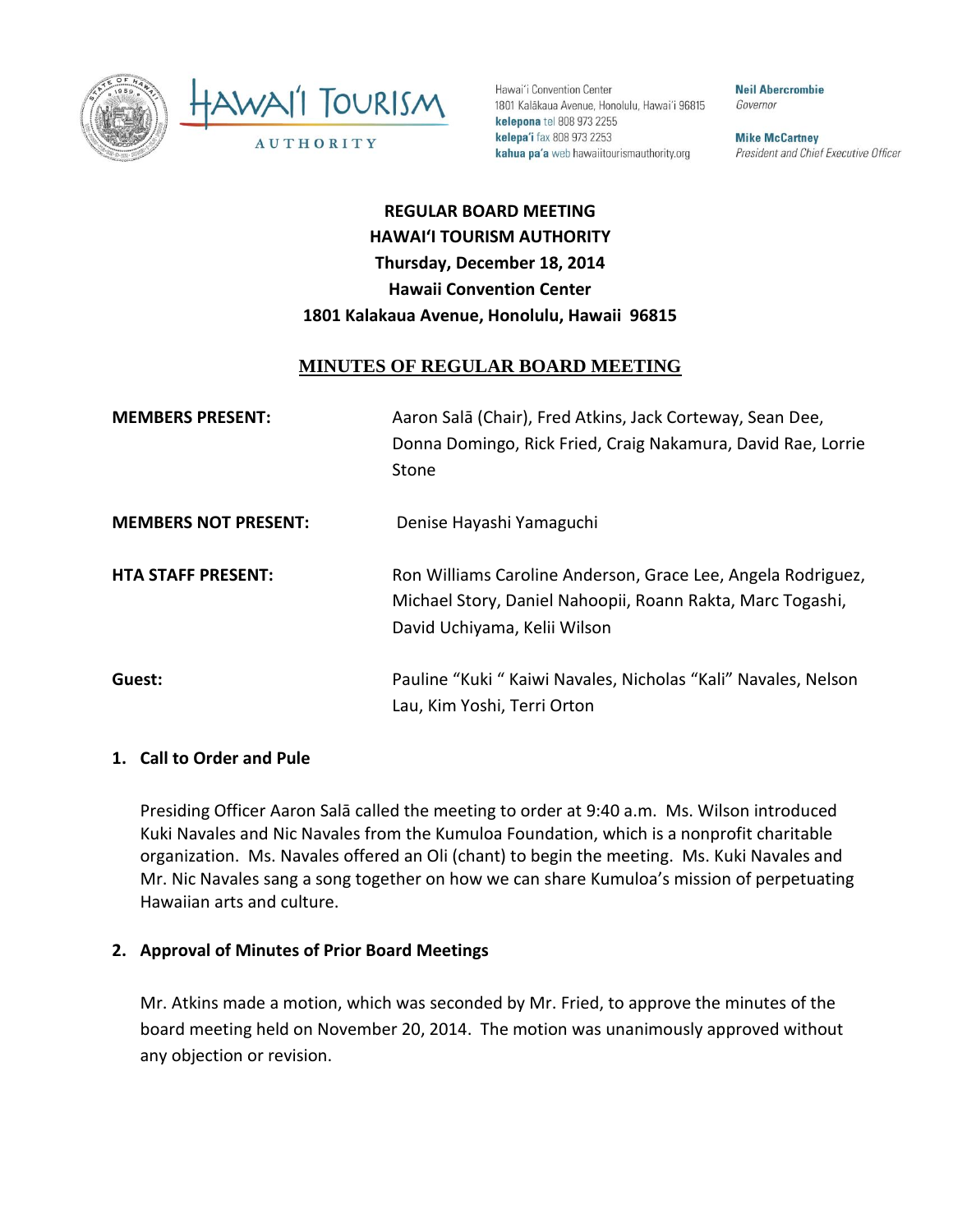## **3. Report of the CEO Relating to the Implementation of the State Tourism Strategic Plan Initiatives and/or Staffs' Current Assessments of the HTA's Programs**

Mr. Williams presented the CEO Report, which was included in the board folder previously distributed to the Board members and containing documents related to the agenda items. (The CEO Report included a report on the status of Staff's efforts to implement the recommendations of the Legislative Auditor's recommendations and the major marketing contractors' November Marketing Report for the Board member's consideration and discussion.)

Presentation and Discussion On HTA's Audit. Upon request by Mr. Williams, the Board did not object to a presentation of KPMG's financial audit being provided at this time and not as part of a discussion under a subsequent agenda item. Mr. Togashi introduced Mr. Nelson Lau and Ms. Kim Yoshi, who are auditors from KPMG and hired as external auditors to provide an opinion on HTA's financial statements as of June 30, 2014. Mr. Lau distributed a copy of KPMG's "Hawaii Tourism Authority, Audit Results June 30, 2014," and discussed the "conduct of the Audit," "the financial statements that were audited," and the internal controls used by HTA. He stated that HTA's financial statements fairly presented the financial position for each major fund of the Hawaii Tourism Authority as of June 30, 2014. He also added that KPMG did not identify any deficiencies in internal control over financial reporting that would be considered a material weakness.

Mr. Lau continued his presentation with a discussion of year-end adjustments, which were not indicative of any deficiencies and are very common within an audit. He stated that he did not have any matter to report regarding any significant difficulties encountered during the audit or disagreement with management. After discussing the net position of total assets and liabilities, he stated that the primary reason for the positive net change in financial position from June 30, 2013 was "due to an increase in the maximum amount of funding of TAT revenues that may be deposited into the Tourism Special Fund from \$71 million to \$82 million."

Upon request by Mr. Williams, Mr. Uchiyama discussed the air seat capacity to Hawaii. He especially noted the increase of seat capacity in the China market, the additional non-stop flights from Minneapolis beginning October 25, 2009, and the potential "slot opening" from Haneda Airport for Hawaiian Airlines.

In response to a question from Mr. Fried regarding the opening of Kona Airport for international flights, Mr. Uchiyama stated that the "Congressional team is working hard" on "putting pressure" upon the U.S. "Border and Patrol," which has expressed a need for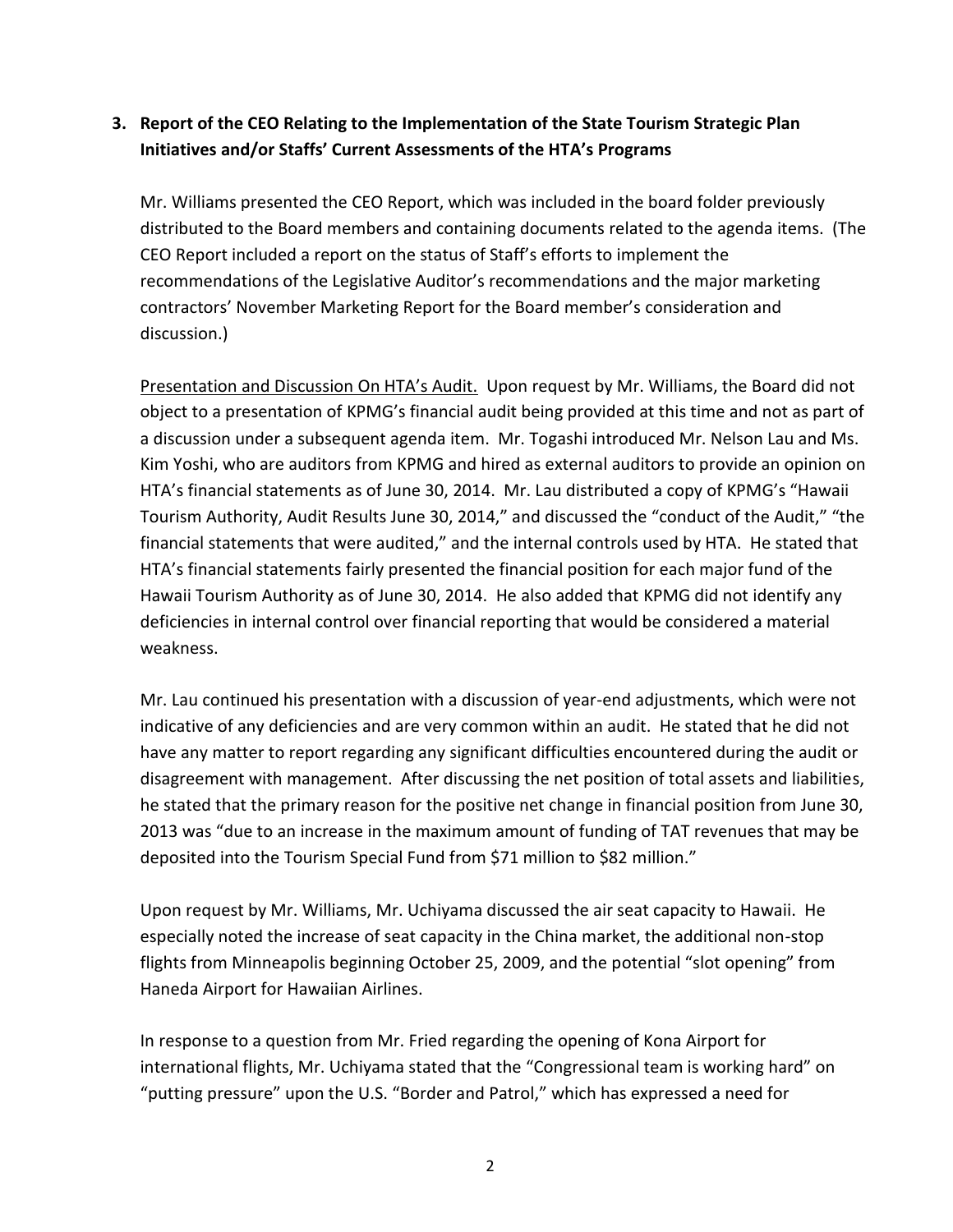additional staffing at the Kona Airport. Mr. Uchiyama noted that "Border and Patrol" has also been working on "pre-clearance out of Japan" and that it is moving together with the staffing requirements for Kona Airport. Since the Hawaii Department of Transportation has already submitted a proposal for staffing at Kona Airport, it was his hope that "Border and Patrol" would be able to open Kona Airport for international flights "by the end of the year."

Mr. Dee asked whether there has been any discussion regarding whether Brand USA would be able to provide an "internal subsidy" to the U.S. Border and Patrol from funds collected by Brand USA through the VISA waiver program. Mr. Uchiyama responded that he was "not sure," but it is "something worth looking into."

Mr. Williams distributed for consideration by the Board a document entitled "Strategic Plan: 2015 Update." This document will be discussed and presented for approval at the next Board meeting.

Mr. Fried asked "why TAT revenues went up but visitor arrivals were down." Mr. Uchiyama responded that an increase in TAT revenues may be attributed to an increase in room rates. Mr. Togashi added that additional TAT revenues were allocated to HTA.

Mr. Salā expressed his appreciation to Mr. Williams as the newly appointed President & CEO and that "Ron has hit the ground running."

## **4. Review of Recent and Upcoming Permitted Interactions**

Mr. Rae reported that he and Mr. Salā attended a dinner at the Hawaii Convention Center for the 'Elele (Ambassador) Program to honor the volunteers who have extended efforts to attract meetings and conventions to Hawaii. No official business was discussed.

## **5. Presentation, Discussion and Approval of HTA's Financial Reports and Audit**

Mr. Togashi provided a PowerPoint presentation of the HTA's financial statements as of November 30, 2014. He reported that the HTA Special Fund maintains approximately \$64 million in cash and investments. This reflects a \$2.5 million increase from October 2014 due primarily from TAT revenue received. However, this increase was offset by approximately \$4.4 million in expenditure payments. He further noted that \$9.3 million from prior year encumbrances have not yet been spent; that a \$18 million reserve has been earmarked to fund FY 2015 budget expenditures and other liabilities, including payments to the "EUTF and ERS," and for accrued vacation and Hawai'i Convention Center incentives; that within the FY 2015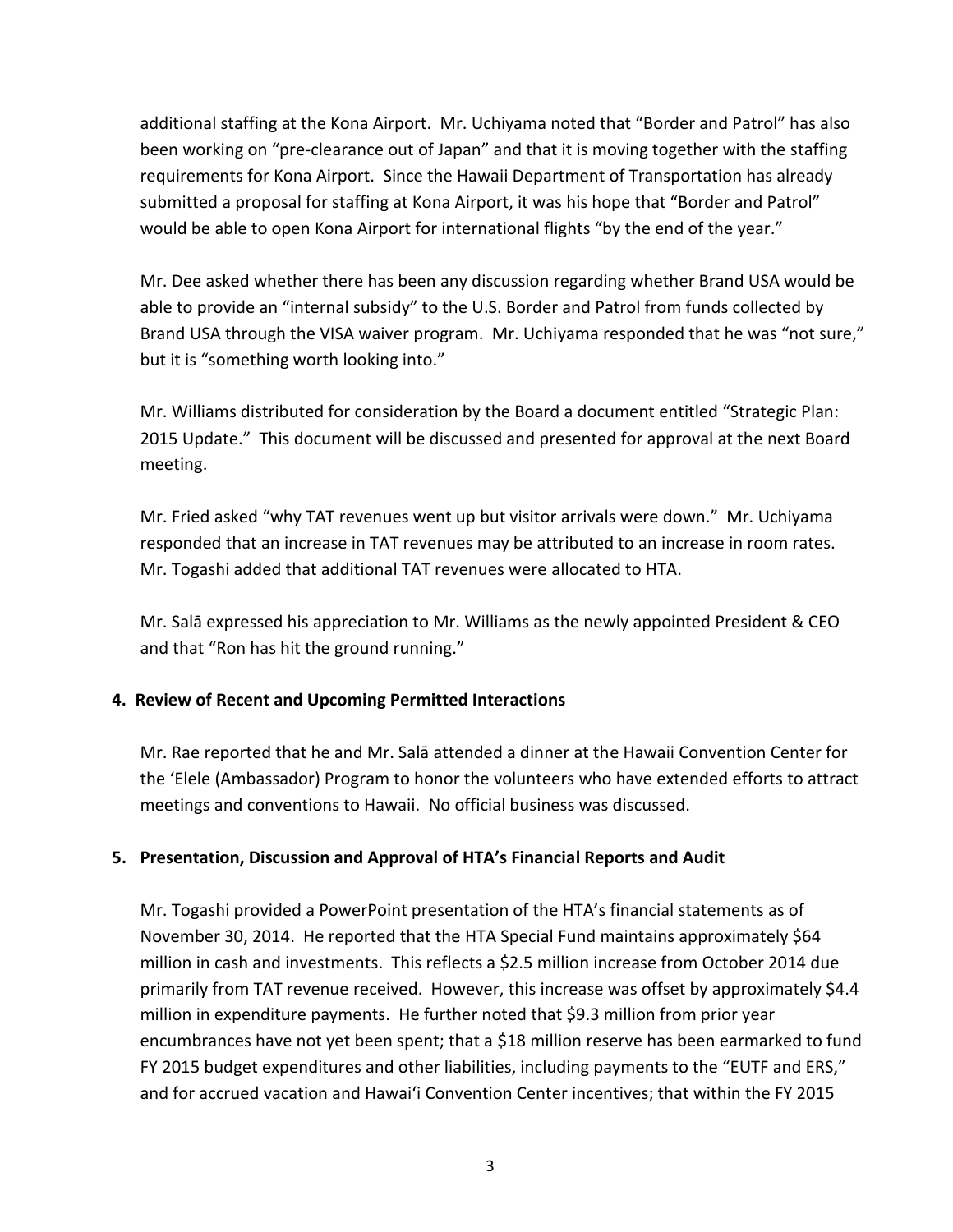budget of \$92.3 million, an amount of \$49.7 million has been contracted or committed; and, that the Tourism Special Fund has received \$6.8 million in TAT revenues in November and \$34.2 million year-to-date.

In regards to the Convention Center Enterprise Special Fund, Mr. Togashi stated that the Fund maintains \$25.9 million in cash and investments, which reflects a \$2.4 million increase from October due primarily from TAT revenues and net convention center revenues. The Fund also includes \$10.9 million in cash allocated to "DAGS"; \$2 million allocated for emergency; \$13.3 million in reserve to support repair and maintenance at the convention center (\$10.5 million); and, \$2.2 million for prior year encumbrances. He further reported that the Fund recorded \$2.75 million in TAT revenues in November and \$13.9 million year-to-date. The convention center FY 2015 operating loss has been budgeted for \$3.5 million and the year-to-date loss is \$477,000.

Mr. Togashi concluded by reporting that spending from both the Tourism Special Fund and Convention Center Enterprise Special Fund is "according to budget." Mr. Corteway asked whether Mr. Togashi "was comfortable with the size of the emergency fund" within the Tourism Special Fund. Mr. Togashi stated that he was comfortable, "but we could always use more, especially since the reserve has been earmarked." He noted that we need to "manage" the reserve.

Mr. Dee referred to a potential \$8 million reserve going into FY 2016 and asked whether it could be used for marketing purposes this year. Mr. Togashi responded that "we don't just spend money to spend" and that substantial funds may be needed for the repair and maintenance of the convention center and to fund the various projects within the convention center "master plan." In response to a question from Mr. Corteway whether the \$8 million reserve at the end of FY 2015 could be used to for repair and maintenance, Mr. Togashi noted that the funds have already been "earmarked" for other purposes.

Mr. Uchiyama stated that "there are issues on the government procurement process that has been imposed" upon the convention center and asked Ms. Orton to provide her input. Ms. Orton stated that there are water "leaks" at the convention center and other "challenges due to procurement requirements imposed upon HTA." She added that subcontracts need to be extended and requested "approval" by the Board to extend the subcontracts, including the approval of contract "templates" authorizing the extension of the current vendor contracts. Ms. Stone expressed concern with a "two year extension," especially when a "new RFP" may be issued. She added that the Board should be informed of the repair and maintenance projects and that she is "concerned" with the two-year approval of subcontracts. Mr. Uchiyama noted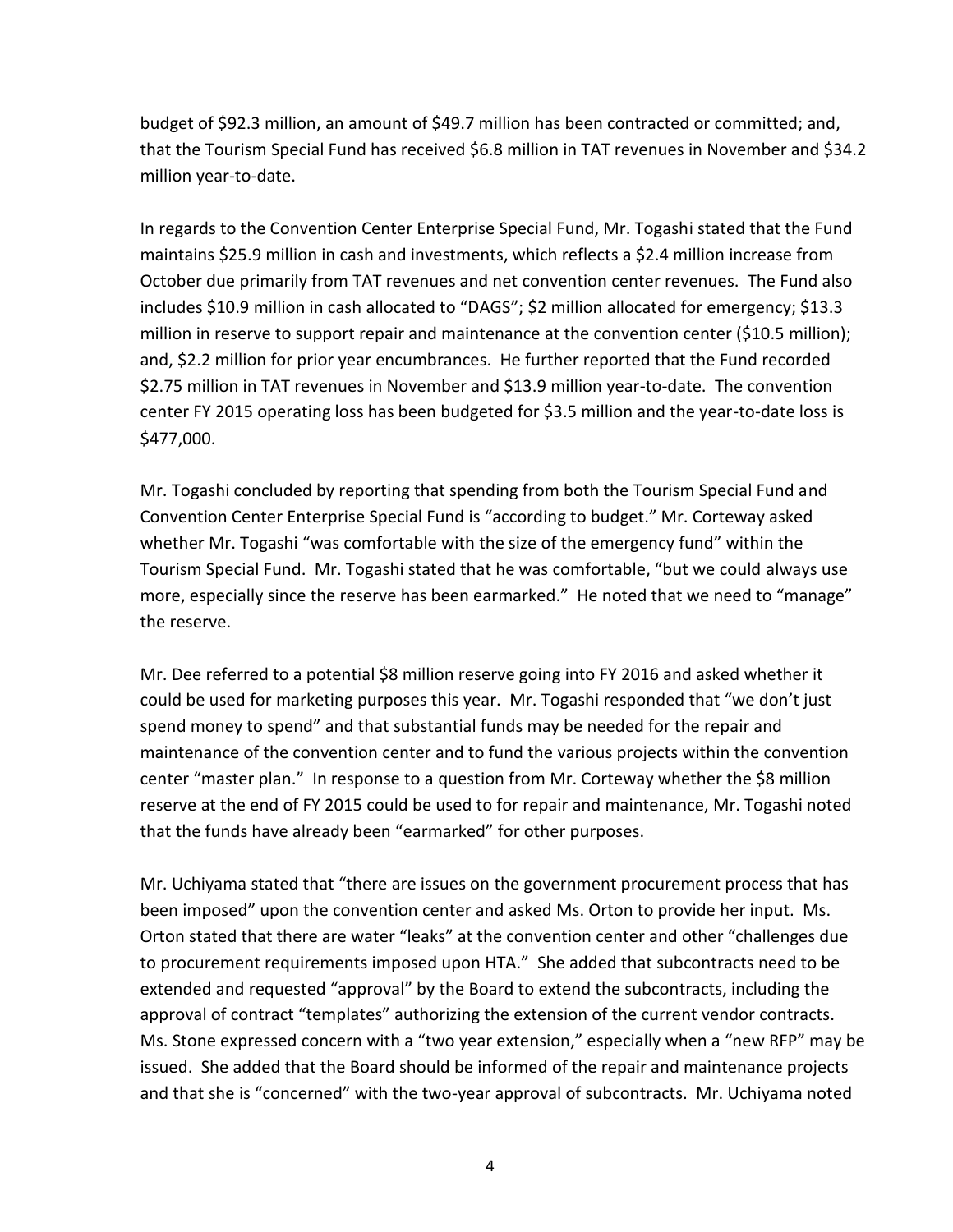his concern related to the procurement process. Mr. Williams stated that he would like to work with staff and report back to the Board on the procurement process for repair and maintenance at the convention center.

Mr. Atkins asked where would the funds come from to pay for the convention center operating loss in FY 2015. Mr. Togashi responded that the \$26 million of TAT revenues in the Convention Center Enterprise Special Fund would be used to fund the operating loss.

Mr. Togashi referred to the HTA financial statements for July, September and October 2014 that were discussed at the last Board meeting and requested approval at this time. Mr. Corteway made a motion to approve the HTA financial statements for July, September, October and November 2014. Mr. Dee seconded the motion, which was unanimously approved by all the Board members present.

Mr. Dee made a motion to approve the KPMG "Hawaii Tourism Authority, Audit Results June 30, 2014." Mr. Atkins seconded the motion, which was unanimously approved by all the Board members present.

Mr. Salā expressed his appreciation for the "good work" done by Mr. Togashi and that he need not "apologize" for not being prepared when responding to questions from the Board, whose members represent a "diverse group."

The meeting was recessed at 10:43 a.m. The meeting was reconvened at 10:57 a.m.

## **6. Appointment of Board Members to Committees**

Mr. Salā reported that the current members of the "Tourism Strategic Plan Investigative Committee" and the "Convention Center Capital Improvement and the Management & Marketing Procurement Investigative Committee" would be reappointed to the respective committees. He further reported the appointment of Mr. Corteway (chair), Mr. Nakamura (vice-chair), and Mr. Atkins to the Audit Standing Committee. Mr. Corteway made a motion to approve the appointment of Board members as reported by Mr. Salā to the respective committees. Mr. Fried seconded the motion, which was unanimously approved by all the Board members present.

#### **7. Presentation and Discussion on Visitor Statistics**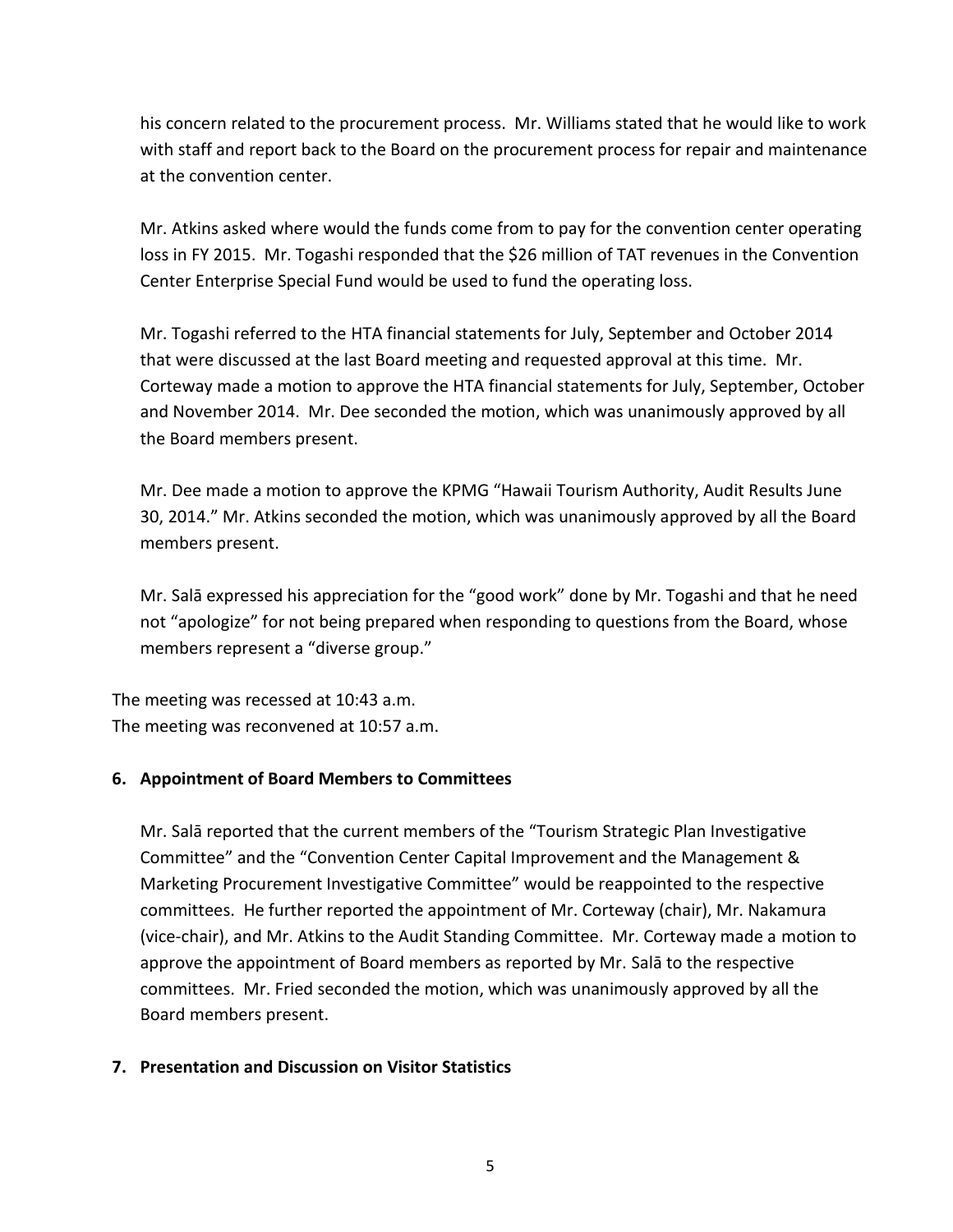Mr. Nahoopii provided a PowerPoint presentation of visitor data for October 2014. (A copy of the presentation was included in a "Board folder" containing documents related to the various agenda items and were previously distributed to Board members. The HTA Key Performance Indicators dashboards were also included in the folder for consideration by the Board.) Initially, he provided an "overview" of visitor data to date by reporting that visitors contributed \$12.2 billion to Hawaii's economy and \$40.2 million statewide per day; that visitor expenditures was up (+2.2%) from same time as last year even though arrivals was flat (+.7%); that for the month of October, total expenditures were up (+3.3%) at \$1.1 billion and arrivals grew (+3.0%) due to increases from U.S. West (+9.1%) and U.S. East (+7.7%); and, that length of stay continues to shorter in the core markets. In regards to key performance indicators measured against targets, Mr. Nahoopii reported that we are "on pace" with targets. However, the key performance indicators for each island indicate that Hawaii Island is "having difficulties" reaching targets for arrivals and visitor days.

In regards to visitor expenditures, Mr. Nahoopii reported that expenditures in October were ahead of targets. He noted that the growth in domestic spending was offset by declines in spending by the international market. However, year-over-year growth in expenditures since July 2014 has maintained spending at a "steady level." Within the categories of total personal daily spending, he reported an increase in spending within the categories for "lodging" (+3.2%) and "entertainment/attractions" (+5.1%). The increase in lodging was due mainly to the growth in room rates and "utilization of rooms." He also reported that expenditures for entertainment "finally increased."

In regards to air seats, Mr. Nahoopii reported that air seats "were up in October" (+5.4%). He noted that despite a reduction in seat inventory during the  $4<sup>th</sup>$  quarter of 2013, domestic seats from the U.S. West have now "returned" with an increase of 11.2%. In response to a question from Mr. Corteway whether there is "enough marketing money for Chicago and Mid-East" flights, Mr. Uchiyama responded affirmatively.

Mr. Nahoopii noted that the increase in arrivals for October was led by arrivals from U.S. West. This was due to more air seats and flights from the domestic market. He also added that although cruise ship passenger arrivals increased, the international passengers "has dropped because of scheduling and smaller ships being used." Mr. Uchiyama stated that "we are working on a statewide scheduling" of ships at Hawaii ports. Mr. Atkins shared his recent conversations with officials from Disney and reported that Disney is "very positive" with Hawai'i.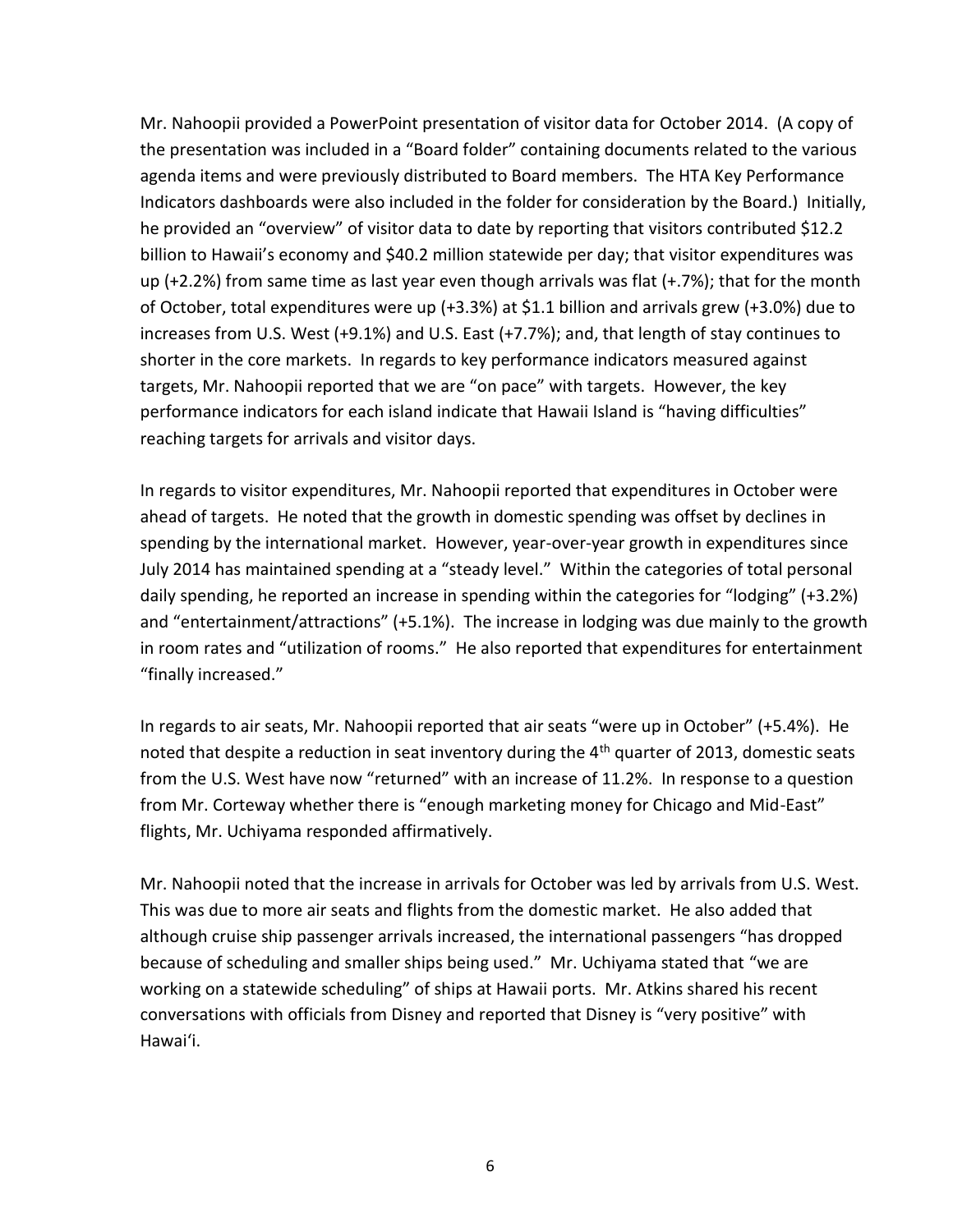Mr. Nahoopii continued his presentation by showing a chart depicting a trend line of monthly "seasonally adjusted arrivals" since January 2011. He reported that the trend line indicate "that we have entered another swell in growth starting from May 2014." In regards to the total average daily census, he reported that the October daily census was "up 3.8%" but offset by shorter length of stay. The census reflects that we still have "a seasonal pattern" despite our goal of increasing daily census during the shoulder periods. He projects an increase in arrivals for November and December. Mr. Fried inquired as to the number of Japan visitors that came to the Honolulu Marathon. Mr. Uchiyama responded that the number of Japan visitors as being about "the same as last year" and that he expects the number to drop next year because of a drop in the valuation of the yen.

Mr. Nahoopii discussed the visitor arrivals from the various major markets by reporting that the growth in the U.S. West was due primarily to the growth in seats and an increase in arrivals for meetings, conventions and incentives; that the Japan visitors are spending less and have a shorter length of stay; that the Canadian visitors are "still following a slow period pattern;" that China continues to "exceed targets;" that although we expected the number of Korean visitor arrivals to drop because of "a tradition to not marry and honeymoon during this period," the "drop exceeded our expectations;" that Oceania is "where we expected;" that we expect arrivals from Europe "to be up;" that Latin America arrivals exceeded the October targets; and, Taiwan arrivals still fell short of a target, which was revised downward after Hawaiian Airlines left the market.

In regards to hotel occupancy, Mr. Nahoopii reported that although occupancy was up 2.5% in October, the year-to-date average was "flat." He also reported that although current hotel room rates were higher than 2013, the rate of "growth" was "moderate" and "has stabilized from the beginning of the year."

Finally, Mr. Nahoopii reported that the following "studies will be coming out:" time-share study of four quarters will show how time-share units are being utilized; a resident sentiment study analyzing resident sentiment of tourism and awareness of HTA and its role; and, a supplemental study of the tourism industry "basic plant." In response to a question from Mr. Williams, Mr. Nahoopii responded that the time-share study would discuss whether the time-share visitors are first or repeat visitors. Mr. Atkins asked whether the time-share study would reflect that time-share visitors now "use points." Mr. Nahoopii responded that the study includes "exchanges." Ms. Stone added that owners are now using marketing organizations to sell units.

Mr. Dee expressed his congratulations "on a good month," especially in U.S. West, and "kudos to HVCB." Mr. Uchiyama noted that the increases in arrivals were due to "redeployment of